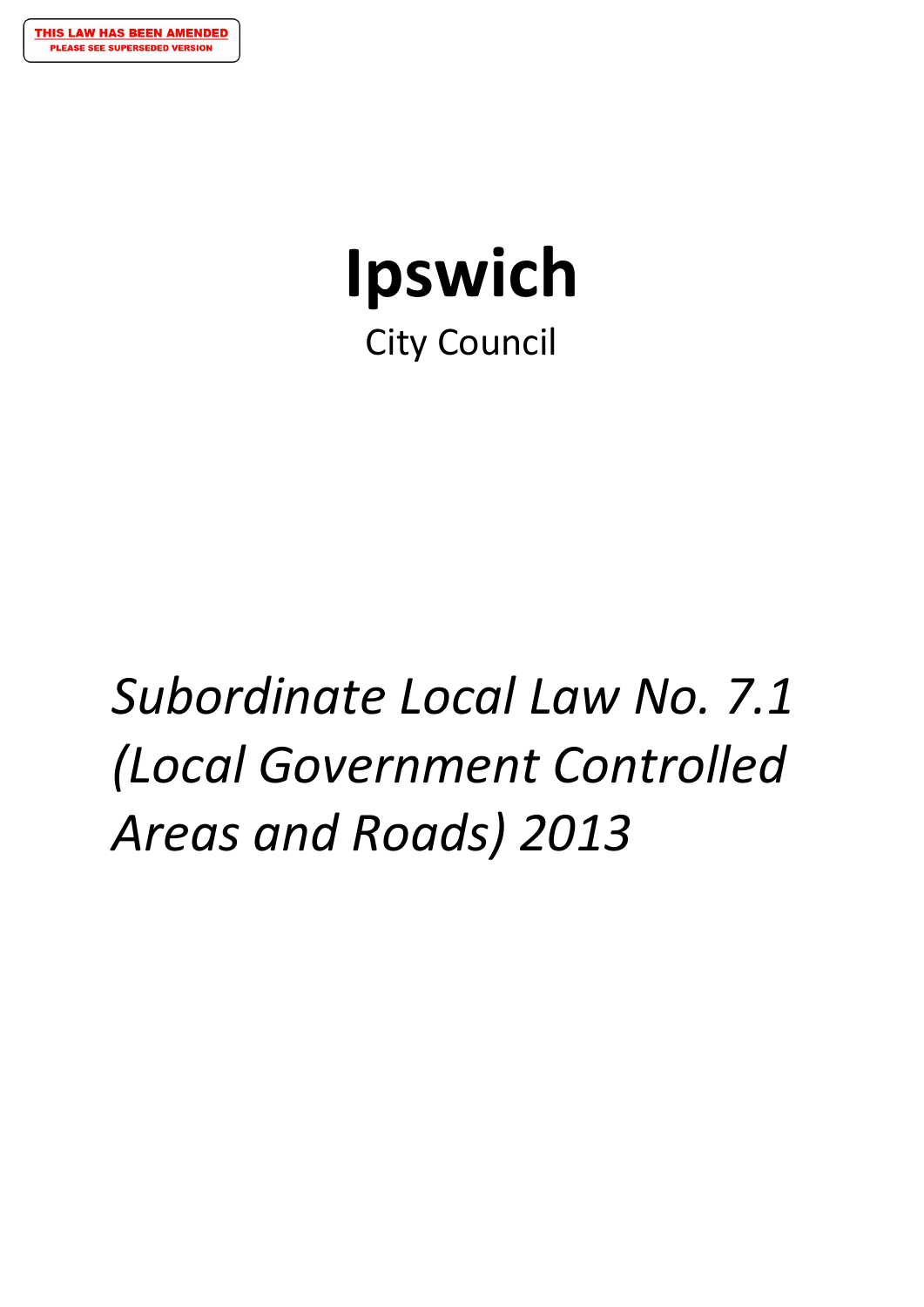#### Ipswich City Council Subordinate Local Law No. 7.1 (Local Government Controlled Areas and Roads) 2013

# **Contents**

| <b>PART 1</b>                                                                                                                                                                                                                                                                                                                                                                                                                                                                                                    |                                                                        |  |
|------------------------------------------------------------------------------------------------------------------------------------------------------------------------------------------------------------------------------------------------------------------------------------------------------------------------------------------------------------------------------------------------------------------------------------------------------------------------------------------------------------------|------------------------------------------------------------------------|--|
| 1<br>2<br>3<br>4                                                                                                                                                                                                                                                                                                                                                                                                                                                                                                 |                                                                        |  |
| <b>PART 2</b>                                                                                                                                                                                                                                                                                                                                                                                                                                                                                                    |                                                                        |  |
| 5<br>6<br>7<br>8                                                                                                                                                                                                                                                                                                                                                                                                                                                                                                 |                                                                        |  |
| <b>SCHEDULE 1</b>                                                                                                                                                                                                                                                                                                                                                                                                                                                                                                |                                                                        |  |
| <b>SCHEDULE 2</b>                                                                                                                                                                                                                                                                                                                                                                                                                                                                                                | <b>PERMIT CONDITIONS  5</b><br><b>INFORMATION FOR APPLICATIONS AND</b> |  |
| Alteration or Improvement to Local Government Controlled Areas and Roads5<br>Bringing or driving motor vehicle into local government controlled areas<br>Exclusive use of park, reserve or facility for ceremony, celebration, recreational or<br>other activity - section 11 (Use of a park reserve or facility for ceremony, celebration<br>Use of park reserve or facility for ceremony, celebration, recreational or other<br>activity involving 100 or more people-section 9 (Permit regulated activity). 8 |                                                                        |  |
|                                                                                                                                                                                                                                                                                                                                                                                                                                                                                                                  |                                                                        |  |
|                                                                                                                                                                                                                                                                                                                                                                                                                                                                                                                  |                                                                        |  |
| 1<br>2<br>3<br>4<br>5<br>6                                                                                                                                                                                                                                                                                                                                                                                                                                                                                       |                                                                        |  |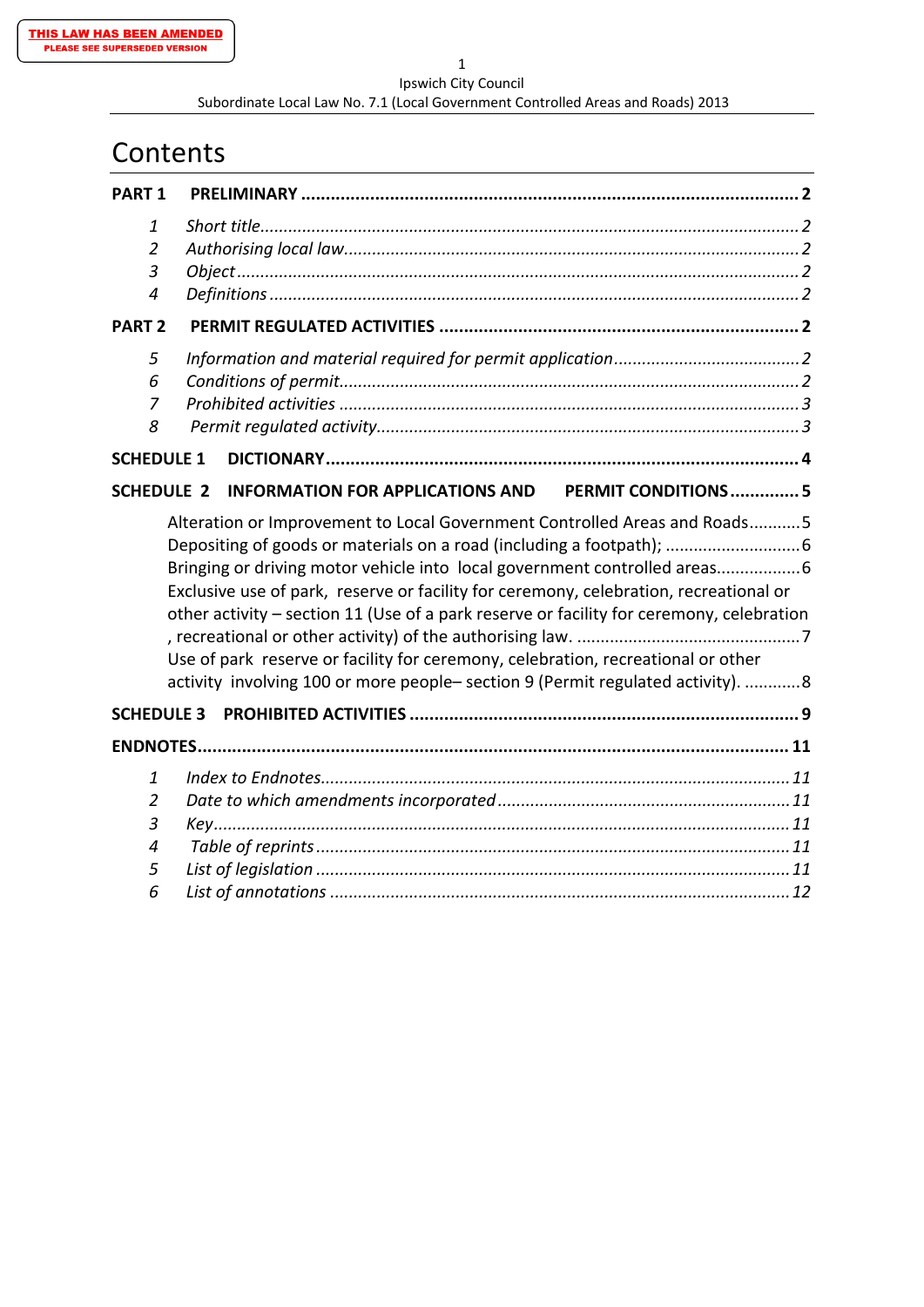# **Part 1 Preliminary**

## **1 Short title**

This subordinate local law may be cited as *Subordinate Local Law No. 7.1 (Local Government Controlled Areas and Roads) 2013*.

## **2 Authorising local law**

The making of the provisions in this subordinate local law is authorised by *Local Law No.7 (Local Government Controlled Areas and Roads) 2013* (the authorising local law).

## **3 Object**

The purpose of this subordinate local law is to supplement *Local Law No.7* (*Local Government Areas and Roads*) *2013* in order to protect the health and safety of persons using local government controlled land, facilities, infrastructure and roads and to preserve features of the natural and built environment and the amenity of local government controlled areas and roads and to protect the assets of the local government.

## **4 Definitions**

- (1) The dictionary in the Schedule (Dictionary) defines particular words used in this subordinate local law.
- (2) The dictionaries in the authorising law, *Local Law No.1 (Administration) 2013* and *Local Law No.4 (Permits) 2013* also define words used in this local law.

# **Part 2 Permit regulated activities**

## **5 Information and material required for permit application**

For the purposes of section 6(1)(c)(iv) ( Application for a permit) of *Local Law No. 4 (Permits) 2013* an application for a permit to undertake a permit regulated activity specified in column 1 of schedule 2 (unless otherwise required by the local government) must be accompanied by the information, material and documents prescribed in column 2 of schedule 2.

## **6 Conditions of permit**

For the purposes of section 9(3) (Conditions of licence) of *Local Law No. 4 (Permits) 2013*, the conditions set out in column 3 of schedule 2 which relate to the activities specified in column 1 of schedule 2 will apply to any permit granted by the local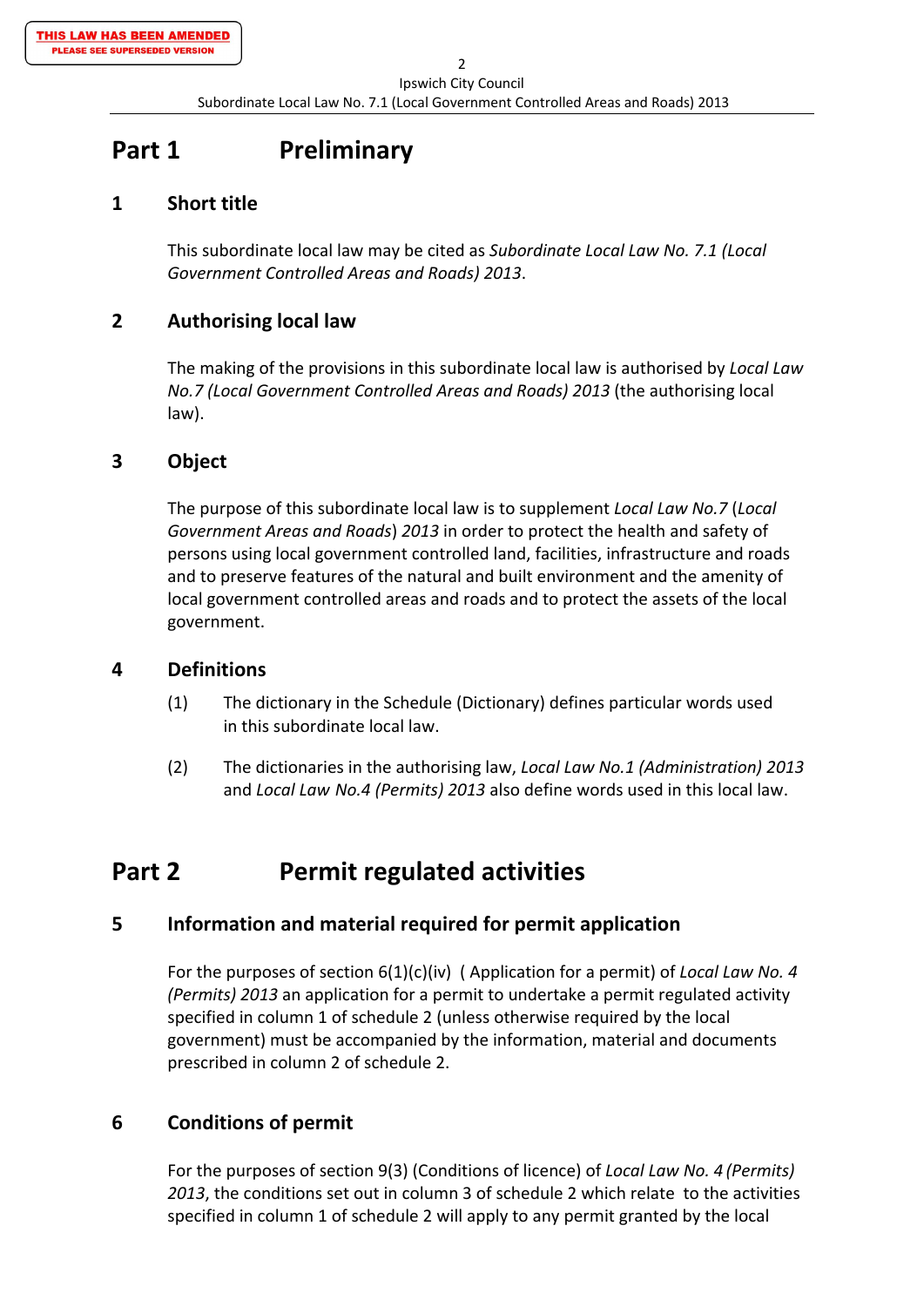government unless otherwise specified in the permit document.

#### **7 Prohibited activities**

For the purposes of section 8(1) (Prohibited activities) of the authorising local law, the activities prescribed in column 2 of schedule 3 are declared to be prohibited in the corresponding local government controlled area or road (or part thereof) mentioned in column 1 of schedule 3.

#### **8 Permit regulated activity**

For the purposes of section 12 (Permit regulated use of parks and reserves) of the authorising local law any organised event or gathering of 100 or more people in a park is a permit regulated activity.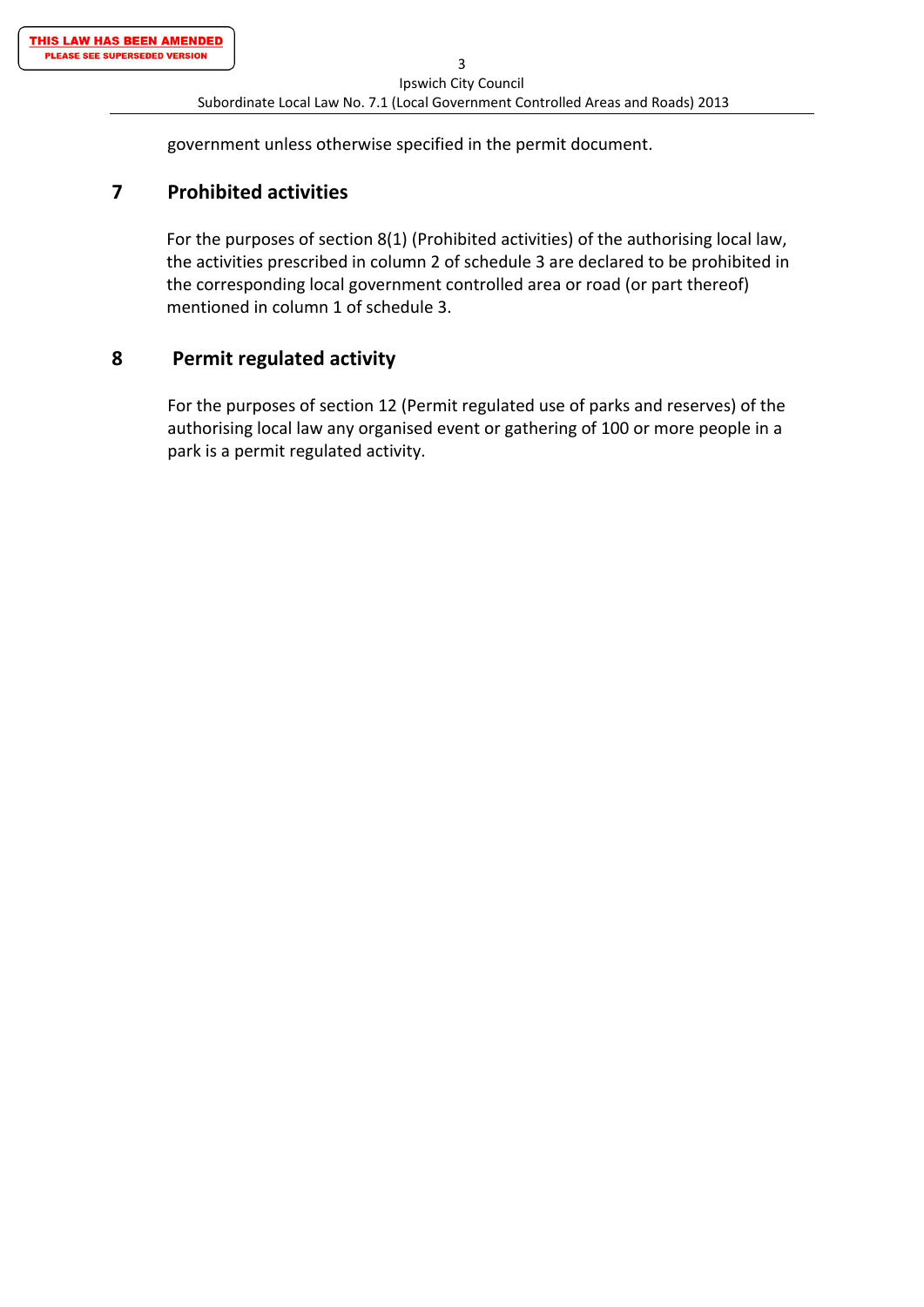# **Schedule 1 Dictionary**

Section 4

*council* means the Ipswich City Council.

*reserve* means land which is placed under the control of the local government pursuant to legislation.

Example—

This would include a stock route placed under the control of the local government as well as protected areas placed under the control of the local government pursuant to the *Nature Conservation Act 1992*.

*shared path* is an area open to the public (except a separated footpath) that is designated for, or has as one of its main uses, use by both the riders of bicycles and pedestrians, and includes a length of path for use by both bicycles and pedestrians beginning at a shared path sign, or shared path road marking, and ending at the nearest of the following—

- (a) an end shared path sign or end shared path road marking;
- (b) a no bicycles sign or no bicycles road marking;
- (c) a bicycle path sign or bicycle path road marking;
- (d) a road (except a road‐related area);
- (e) the end of the path.

*shared path road marking* means a road marking consisting of a pedestrian symbol above a bicycle symbol.

*unregistered vehicle* means a vehicle that is not registered or is not required to be registered under the Transport Operations (Road Use Management ‐ Vehicle Registration) Regulation 1999.

*vehicle* see the Transport Operations (Road Use Management) Act 1995, schedule 4, definitions.

*wheelchair* see the Transport Operations (Road Use Management) Act 1995, schedule 4, definitions.

*wheeled recreational device* see the Transport Operations (Road Use Management) Act 1995, schedule 4, definitions.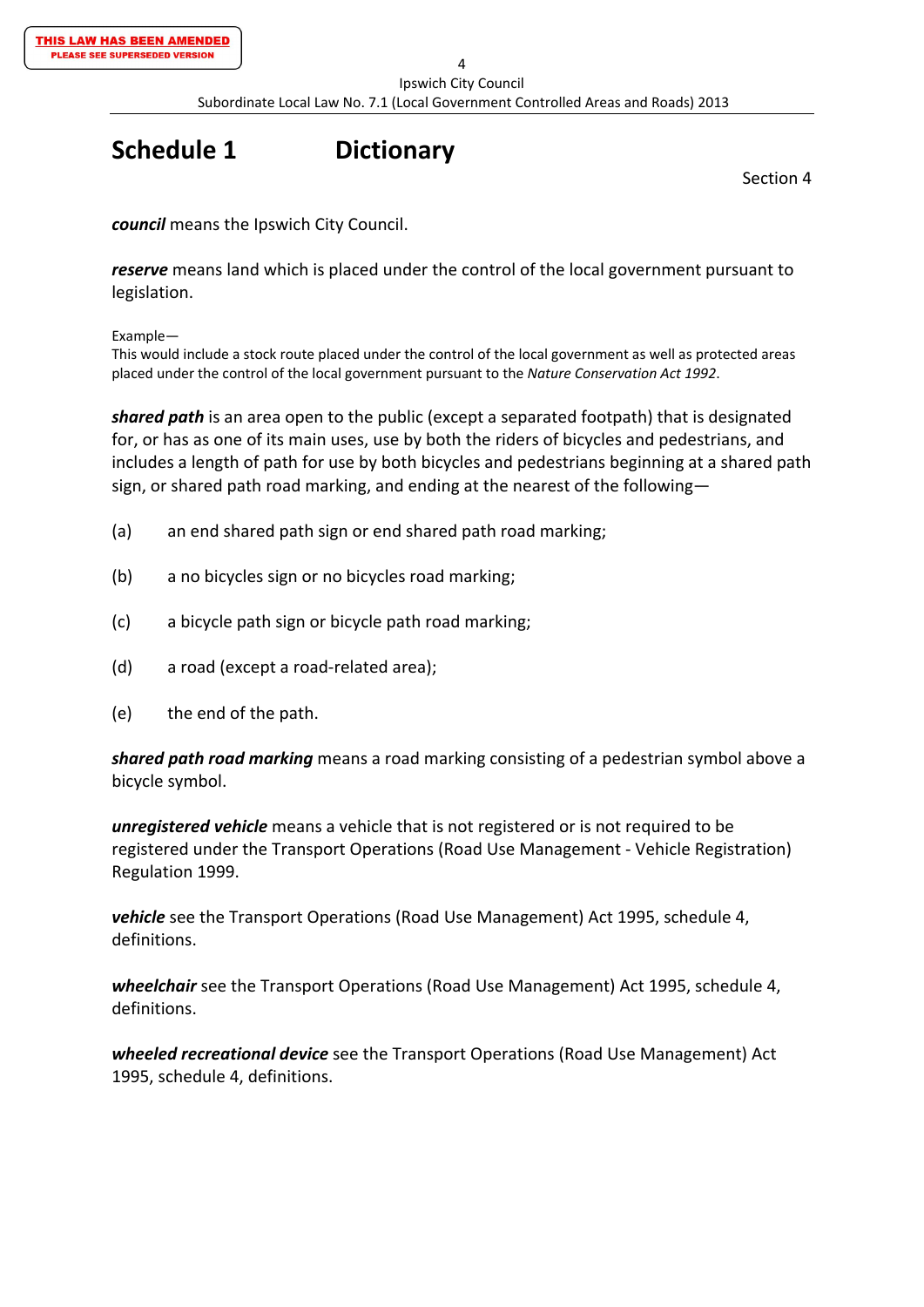Subordinate Local Law No. 7.1 (Local Government Controlled Areas and Roads) 2013

# **Schedule 2 Information for applications and permit conditions**

Sections 6 and 7

| Column 1           | Column <sub>2</sub>       | Column 3                                        |
|--------------------|---------------------------|-------------------------------------------------|
| <b>Regulated</b>   | Documents, material or    | <b>Standard Conditions</b>                      |
| <b>Activity</b>    | information required to   |                                                 |
|                    | accompany application for |                                                 |
|                    | permit                    |                                                 |
| Alteration or      |                           | No vehicles are to be driven onto the<br>(a)    |
| Improvement        |                           | grassed areas of a park and/or reserves         |
| to Local           |                           | unless otherwise approved by Council.           |
| Government         |                           | (b) All necessary actions shall be              |
| Controlled         |                           | undertaken to ensure the safe passage of all    |
| Areas and          |                           | road users with a minimum of delay and to       |
| Roads <sup>1</sup> |                           | ensure access to adjacent properties is         |
|                    |                           | maintained.                                     |
|                    |                           | All residents, businesses, emergency<br>(c)     |
|                    |                           | service providers and public transport          |
|                    |                           | operators directly affected by the activity     |
|                    |                           | must be advised of the planned disruption       |
|                    |                           | at least 24 hours before the activity           |
|                    |                           | commences.                                      |
|                    |                           | (d) Provision must be made to protect the       |
|                    |                           | integrity of all public utility services during |
|                    |                           | the works. A "Dial Before You Dig" search       |
|                    |                           | must be undertaken before works                 |
|                    |                           | commence to assist with this task.              |
|                    |                           | (e) Any direction or instruction given by       |
|                    |                           | the Police or a Council officer relating to the |
|                    |                           | construction of access is to be promptly        |
|                    |                           | obeyed.                                         |
|                    |                           | (f)<br>In the case of works in cemeteries:      |
|                    |                           | The disturbance or                              |
|                    |                           | exhumation must only be carried out by a        |
|                    |                           | recognised undertaker;                          |
|                    |                           | Conservation work on graves                     |
|                    |                           | and headstones in historic cemeteries that      |
|                    |                           | are on local government land must comply        |
|                    |                           | with the principles, policies and guidelines    |
|                    |                           | as set out in the Conservation Management       |
|                    |                           | Plans for:                                      |
|                    |                           | Ipswich General Cemetery                        |
|                    |                           | Tallegalla Cemetery                             |

<sup>1</sup> See the definition of *alteration or improvement to local government controlled areas and roads* in schedule 1.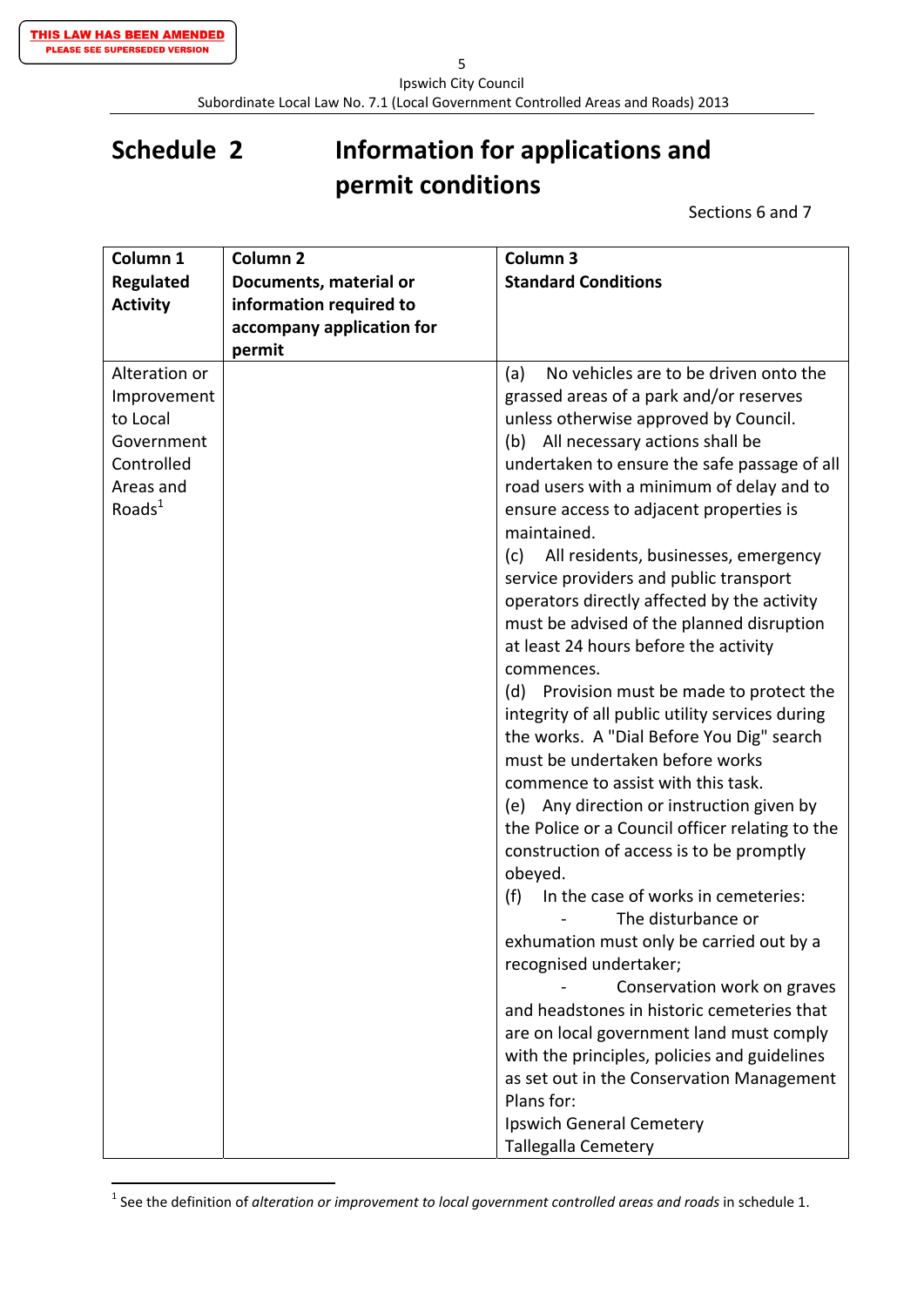| Ipswich City Council                                                             |
|----------------------------------------------------------------------------------|
| Subordinate Local Law No. 7.1 (Local Government Controlled Areas and Roads) 2013 |

| Column <sub>1</sub>                 | Column <sub>2</sub>                               | Column <sub>3</sub>                                                        |
|-------------------------------------|---------------------------------------------------|----------------------------------------------------------------------------|
| <b>Regulated</b><br><b>Activity</b> | Documents, material or<br>information required to | <b>Standard Conditions</b>                                                 |
|                                     | accompany application for                         |                                                                            |
|                                     | permit                                            |                                                                            |
|                                     |                                                   | Haigslea Lawn Cemetery                                                     |
|                                     |                                                   | <b>Stone Quarry Cemetery</b>                                               |
| Depositing of                       |                                                   | (a)<br>All necessary actions must be                                       |
| goods or<br>materials on            |                                                   | undertaken to protect the public from                                      |
| a road                              |                                                   | nuisance, injury and loss.<br>The site is to be left clean and tidy<br>(b) |
| (including a                        |                                                   | after the activity has been completed.                                     |
| footpath);                          |                                                   | Council property must be left clean,<br>(c)                                |
|                                     |                                                   | tidy and undamaged.                                                        |
|                                     |                                                   | Depositing of goods or material can<br>(d)                                 |
|                                     |                                                   | only occur for the dates and times specified                               |
|                                     |                                                   | on the permit.                                                             |
|                                     |                                                   | The permit must be produced for<br>(e)                                     |
|                                     |                                                   | inspection by an authorised person upon                                    |
|                                     |                                                   | demand.                                                                    |
| Bringing or                         |                                                   | (a) The permit holder must ensure the                                      |
| driving motor                       |                                                   | vehicle, the subject of the permit shall,                                  |
| vehicle into                        |                                                   | whilst in or upon a local government                                       |
| local                               |                                                   | controlled area is used strictly and only in                               |
| government                          |                                                   | accordance with the provisions of the                                      |
| controlled                          |                                                   | permit.                                                                    |
| areas                               |                                                   | Unless sooner revoked, this permit<br>(b)                                  |
|                                     |                                                   | shall remain in force from the starting date                               |
|                                     |                                                   | up to and including the expiry date written                                |
|                                     |                                                   | on permit.                                                                 |
|                                     |                                                   | Upon breach of any or all of the<br>(c)                                    |
|                                     |                                                   | conditions of this permit, the permit may be                               |
|                                     |                                                   | revoked by Council, or an authorised                                       |
|                                     |                                                   | person.                                                                    |
|                                     |                                                   | (d)<br>This permit must be kept in the vehicle                             |
|                                     |                                                   | and displayed at all times so as to be visible                             |
|                                     |                                                   | from the outside.                                                          |
|                                     |                                                   | The permit holder is required to hold<br>(e)                               |
|                                     |                                                   | or obtain public liability insurance and                                   |
|                                     |                                                   | indemnifies the Council for any damages<br>arising from permit activities. |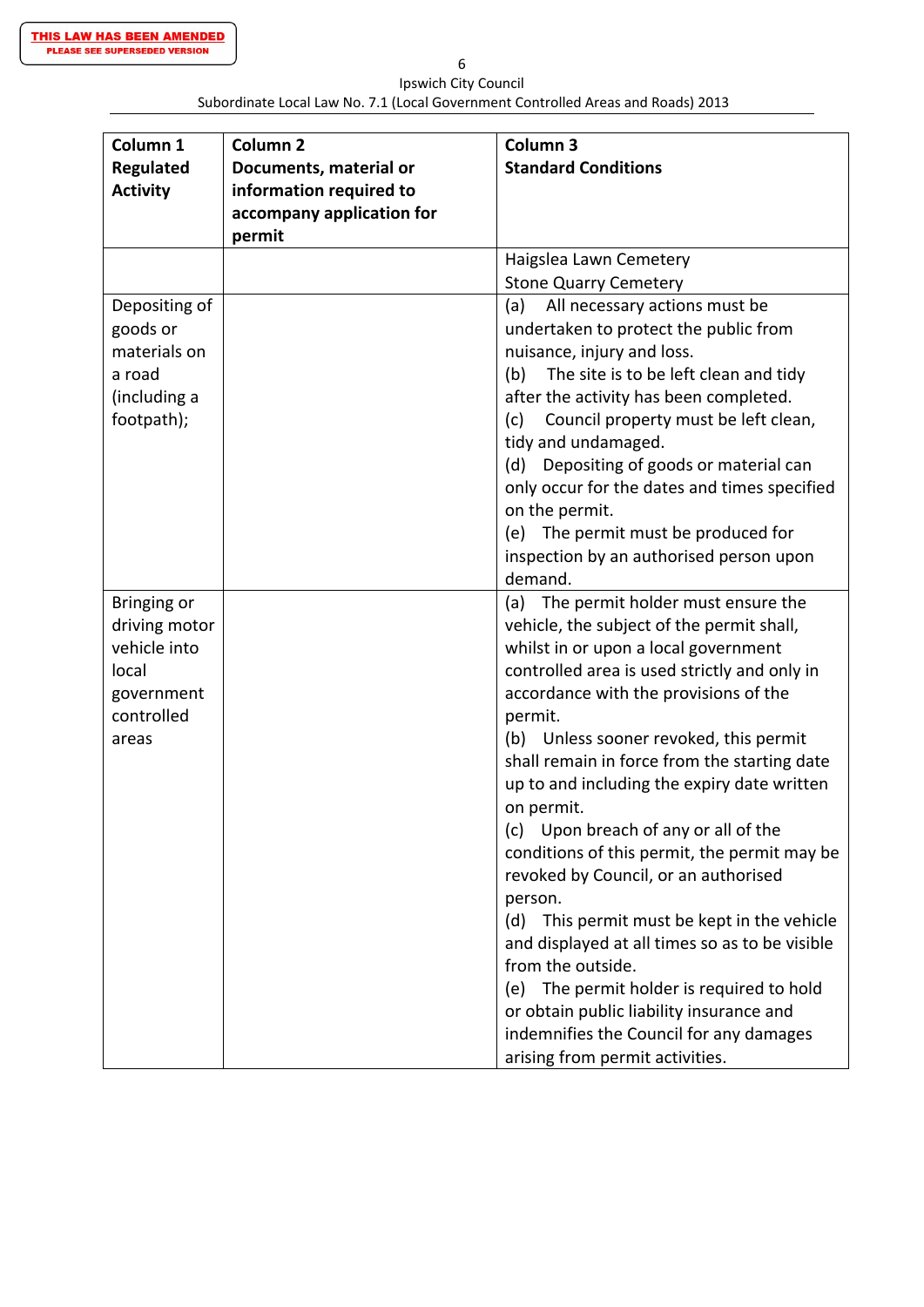Ipswich City Council Subordinate Local Law No. 7.1 (Local Government Controlled Areas and Roads) 2013

| Column 1         | Column <sub>2</sub>       | Column 3                                       |
|------------------|---------------------------|------------------------------------------------|
| <b>Regulated</b> | Documents, material or    | <b>Standard Conditions</b>                     |
| <b>Activity</b>  | information required to   |                                                |
|                  | accompany application for |                                                |
|                  | permit                    |                                                |
| Exclusive use    |                           | The venue must not be re-hired to any<br>(a)   |
| of park,         |                           | other entity                                   |
| reserve or       |                           | (b) Vehicles are not permitted other than      |
| facility for     |                           | on designated roads and car park areas         |
| ceremony,        |                           | Council property must be left clean,<br>(c)    |
| celebration,     |                           | tidy and undamaged                             |
| recreational     |                           | (d) Activities must not cause nuisance to      |
| or other         |                           | others                                         |
| $activity -$     |                           | (e) Nails or similar fixings must not be       |
| section 11       |                           | used on Council infrastructure or vegetation   |
| (Use of a        |                           | Ipswich City Council must be notified<br>(f)   |
| park reserve     |                           | as soon as practicable of any loss of or       |
| or facility for  |                           | damage to Council property                     |
| ceremony,        |                           | (g) Costs associated with Emergency            |
| celebration,     |                           | Services, Security or Duty Officer callouts,   |
| recreational     |                           | cleaning or repairs will be the responsibility |
| or other         |                           | of the Permit Holder where an act or           |
| activity) of     |                           | omission on their behalf has caused that to    |
| the              |                           | occur                                          |
| authorising      |                           | (h) Animals other than dogs are not            |
| law.             |                           | permitted                                      |
|                  |                           | (i)<br>Pegs or stakes must not be driven into  |
|                  |                           | the ground                                     |
|                  |                           | All electrical equipment must be tested<br>(i) |
|                  |                           | and tagged and in current test date before     |
|                  |                           | use                                            |
|                  |                           | (k)<br>All portable electrical equipment being |
|                  |                           | used during the event must be connected        |
|                  |                           | to a portable safety switch                    |
|                  |                           | (1)<br>All portable safety switches must be    |
|                  |                           | tested at the start of each day, or before     |
|                  |                           | every use, to ensure the power cuts if there   |
|                  |                           | is a power surge                               |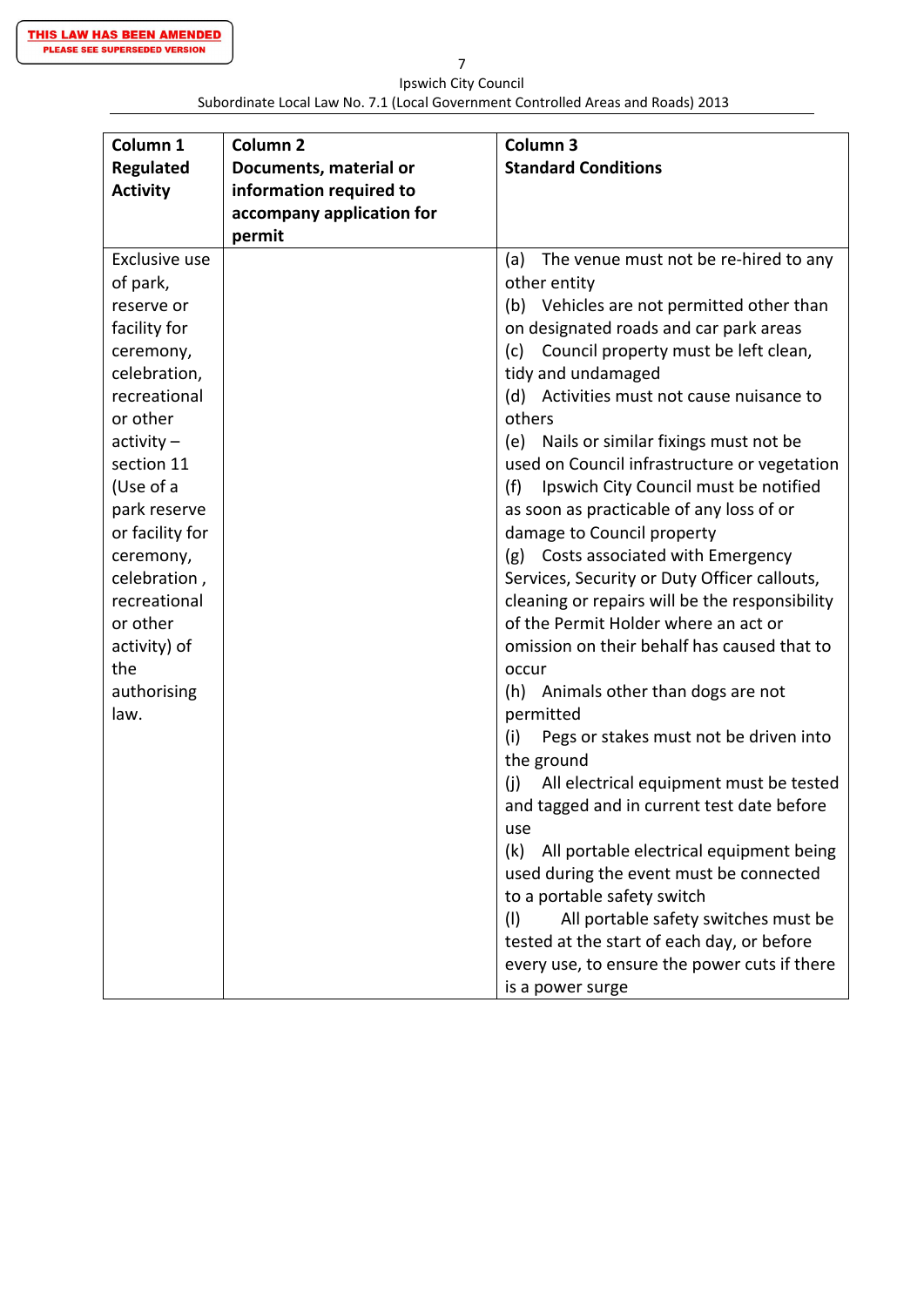Ipswich City Council Subordinate Local Law No. 7.1 (Local Government Controlled Areas and Roads) 2013

| Column 1         | Column <sub>2</sub>       | Column 3                                       |
|------------------|---------------------------|------------------------------------------------|
| <b>Regulated</b> | Documents, material or    | <b>Standard Conditions</b>                     |
| <b>Activity</b>  | information required to   |                                                |
|                  | accompany application for |                                                |
|                  | permit                    |                                                |
| Use of park      |                           | The venue must not be re-hired to any<br>(a)   |
| reserve or       |                           | other entity                                   |
| facility for     |                           | (b) Vehicles are not permitted other than      |
| ceremony,        |                           | on designated roads and car park areas         |
| celebration,     |                           | Council property must be left clean,<br>(c)    |
| recreational     |                           | tidy and undamaged                             |
| or other         |                           | (d) Activities must not cause nuisance to      |
| activity         |                           | others                                         |
| involving 100    |                           | (e) Nails or similar fixings must not be       |
| or more          |                           | used on Council infrastructure or vegetation   |
| people-          |                           | Ipswich City Council must be notified<br>(f)   |
| section 9        |                           | as soon as practicable of any loss of or       |
| (Permit          |                           | damage to Council property                     |
| regulated        |                           | (g) Costs associated with Emergency            |
| activity).       |                           | Services, Security or Duty Officer callouts,   |
|                  |                           | cleaning or repairs will be the responsibility |
|                  |                           | of the Permit Holder where an act or           |
|                  |                           | omission on their behalf has caused that to    |
|                  |                           | occur                                          |
|                  |                           | (h) Animals other than dogs are not            |
|                  |                           | permitted                                      |
|                  |                           | (i)<br>Pegs or stakes must not be driven into  |
|                  |                           | the ground                                     |
|                  |                           | (i)<br>All electrical equipment must be tested |
|                  |                           | and tagged and in current test date before     |
|                  |                           | use                                            |
|                  |                           | (k)<br>All portable electrical equipment being |
|                  |                           | used during the event must be connected        |
|                  |                           | to a portable safety switch                    |
|                  |                           | All portable safety switches must be<br>(1)    |
|                  |                           | tested at the start of each day, or before     |
|                  |                           | every use, to ensure the power cuts if there   |
|                  |                           | is a power surge                               |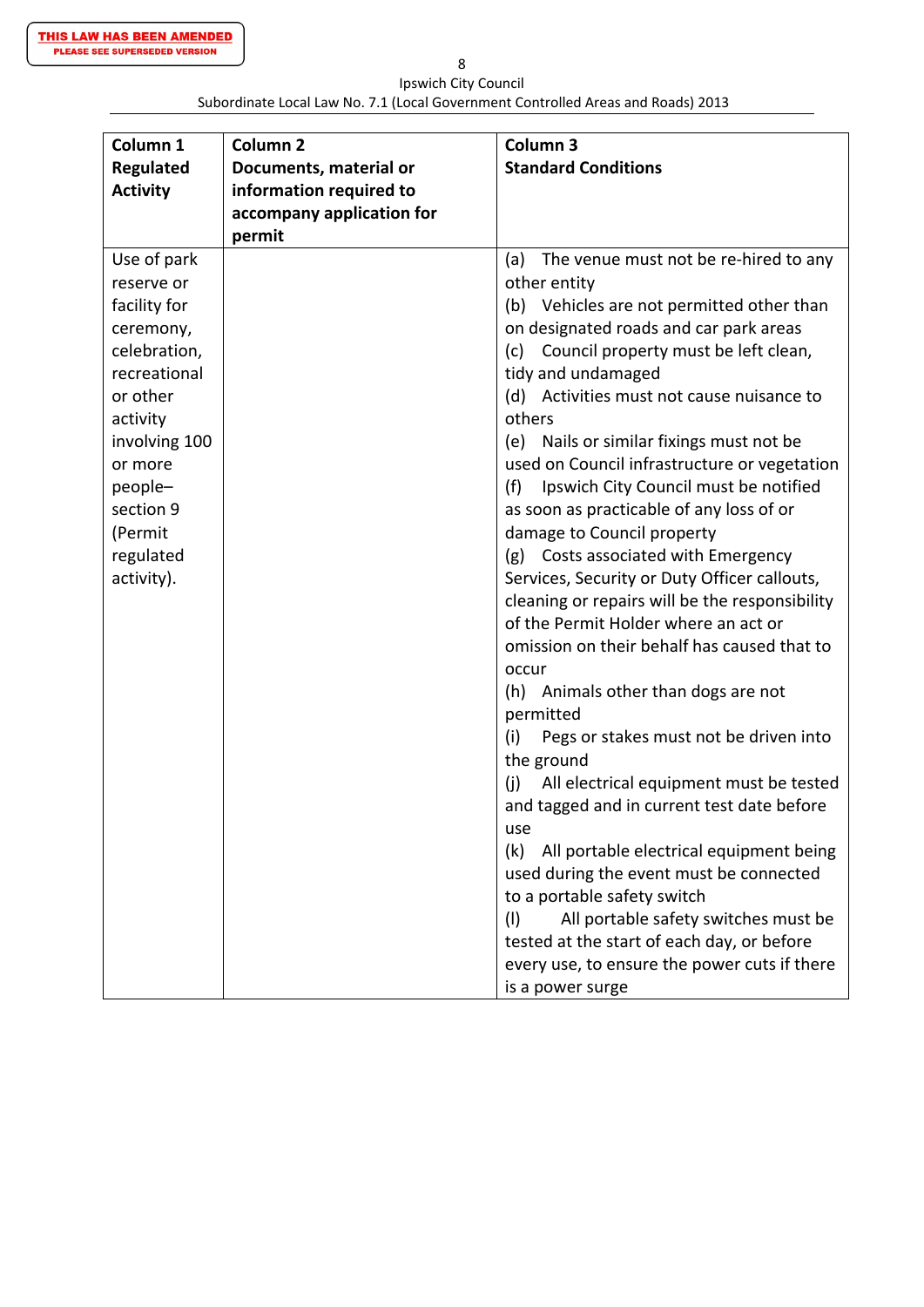9 Ipswich City Council Subordinate Local Law No. 7.1 (Local Government Controlled Areas and Roads) 2013

# **Schedule 3 Prohibited activities**

Section 7

| Column <sub>1</sub>                | Column <sub>2</sub>                                               |
|------------------------------------|-------------------------------------------------------------------|
| <b>Local Government controlled</b> | <b>Prohibited Activity</b>                                        |
| area or road                       |                                                                   |
| All footpaths                      | Use of a motor vehicle (whether or not the motor is running)      |
|                                    | where it is travelling along the footpath, except for motorised   |
|                                    | scooters, wheelchairs, authorised vehicles and vehicles           |
|                                    | authorised by any Act.                                            |
| All local government controlled    | Contravening an official sign.                                    |
| areas and roads                    |                                                                   |
| All shared paths that are signed   | Use of a motor vehicle (whether the motor is running or not)      |
| by the local government to be a    | where it is travelling along the shared path, except for          |
| shared path.                       | motorised scooters, wheelchairs, authorised vehicles or           |
|                                    | vehicles authorised pursuant to any other law.                    |
| All jetties and boat ramps         | Fishing in such a manner as to obstruct or impede vessels or      |
| within the local government        | vehicular or pedestrian traffic accessing the jetty or boat ramp. |
| area                               |                                                                   |
|                                    | Gutting, cleaning or washing fish.                                |
|                                    |                                                                   |
|                                    | Extinguishing, diminishing or increasing any light illuminating   |
|                                    | the jetty or boat ramp.                                           |
| All local government controlled    | Use of cameras including mobile phones with camera                |
| areas                              | interfacing at changing rooms or changing facilities and public   |
|                                    | toilets in all local government controlled areas                  |
|                                    |                                                                   |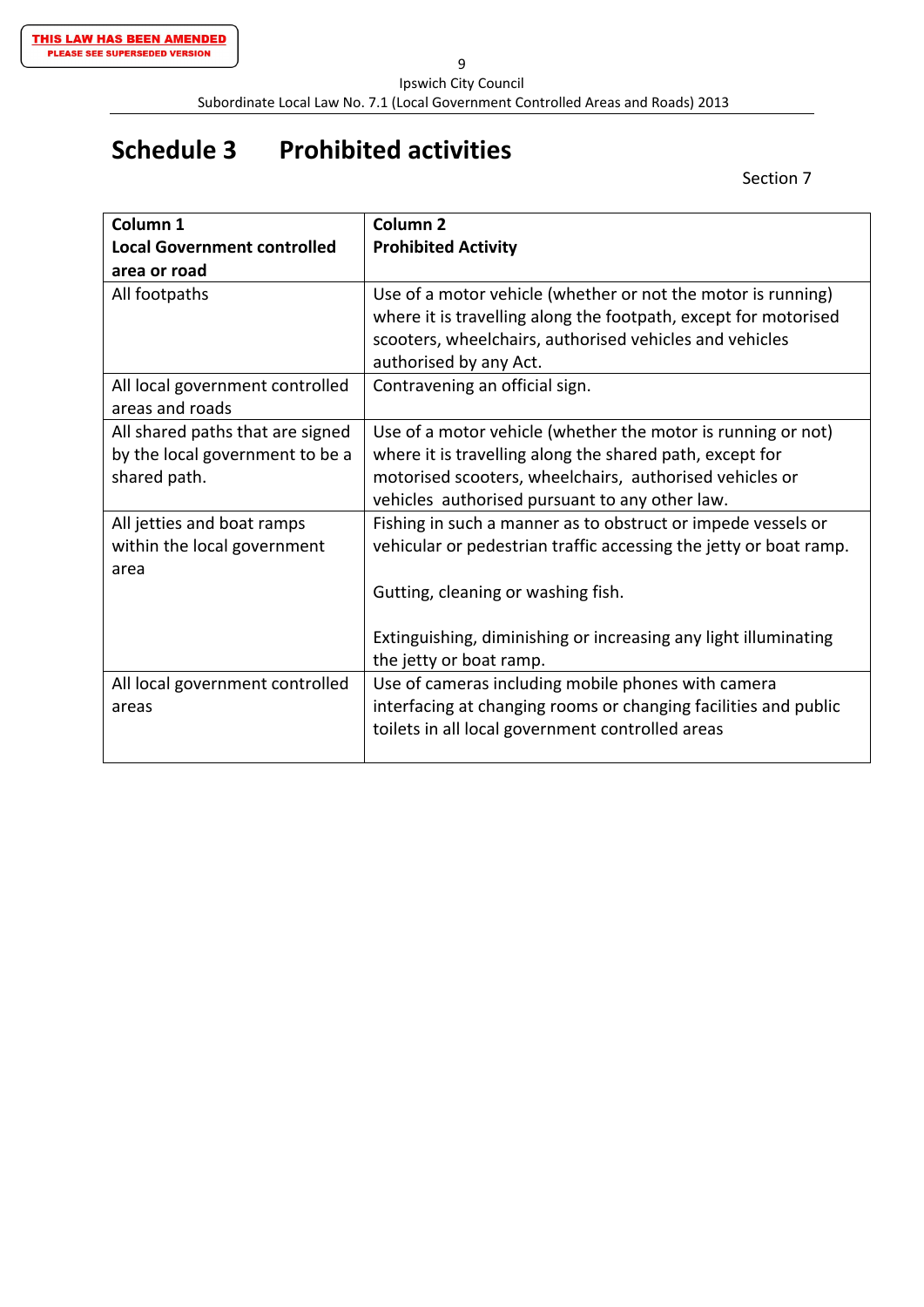10 Ipswich City Council

#### Subordinate Local Law No. 7.1 (Local Government Controlled Areas and Roads) 2013

| Column 1                                           | Column <sub>2</sub> |                                                                                                                                                                                                                                                                                 |  |
|----------------------------------------------------|---------------------|---------------------------------------------------------------------------------------------------------------------------------------------------------------------------------------------------------------------------------------------------------------------------------|--|
| <b>Local Government controlled</b>                 |                     | <b>Prohibited Activity</b>                                                                                                                                                                                                                                                      |  |
| area or road                                       |                     |                                                                                                                                                                                                                                                                                 |  |
| All local government controlled<br>areas and roads | 1.                  | Act in a way or do anything that unreasonably disturbs<br>or is likely to disturb:<br>(a) another person's enjoyment of the local government<br>controlled area; or<br>(b) the reasonable use or enjoyment of land adjacent to<br>the local government controlled area.         |  |
|                                                    | 2.                  | Break in a horse.                                                                                                                                                                                                                                                               |  |
|                                                    | 3.                  | Remove, alter, deface, damage or otherwise interfere<br>with any advertisement exhibited by the local<br>government.                                                                                                                                                            |  |
|                                                    | 4.                  | Interfere with any structure, plant, turf, sand, clay, soil<br>or other material;                                                                                                                                                                                               |  |
|                                                    | 5.                  | Dispose of any rubbish of any kind other than in a waste<br>container provided for that purpose;                                                                                                                                                                                |  |
|                                                    | 6.                  | Deposit, store or abandon any goods, spoil, garden<br>refuse or materials of any kind;                                                                                                                                                                                          |  |
|                                                    | 7.                  | Otherwise do any act or omit to do any act which<br>pollutes, fouls, litters or interferes with a local<br>government controlled area or road, including to graffiti<br>the surface of any structure, concreted or paved area or<br>vegetation within a park with paint or ink. |  |
|                                                    | 8.                  | Play golf, other than on a designated golf course                                                                                                                                                                                                                               |  |
|                                                    | 9.                  | Post or affix bills, posters or advertisements.                                                                                                                                                                                                                                 |  |
|                                                    | 10.                 | Cause, permit or allow a water tap to run water to<br>waste; or                                                                                                                                                                                                                 |  |
|                                                    | 11.                 | Remove from the park any timber or wood provided by<br>the local government for use as firewood                                                                                                                                                                                 |  |
|                                                    | 12.                 | Light or maintain a fire other than in a fireplace or<br>barbeque constructed or provided by the local<br>government                                                                                                                                                            |  |
|                                                    |                     |                                                                                                                                                                                                                                                                                 |  |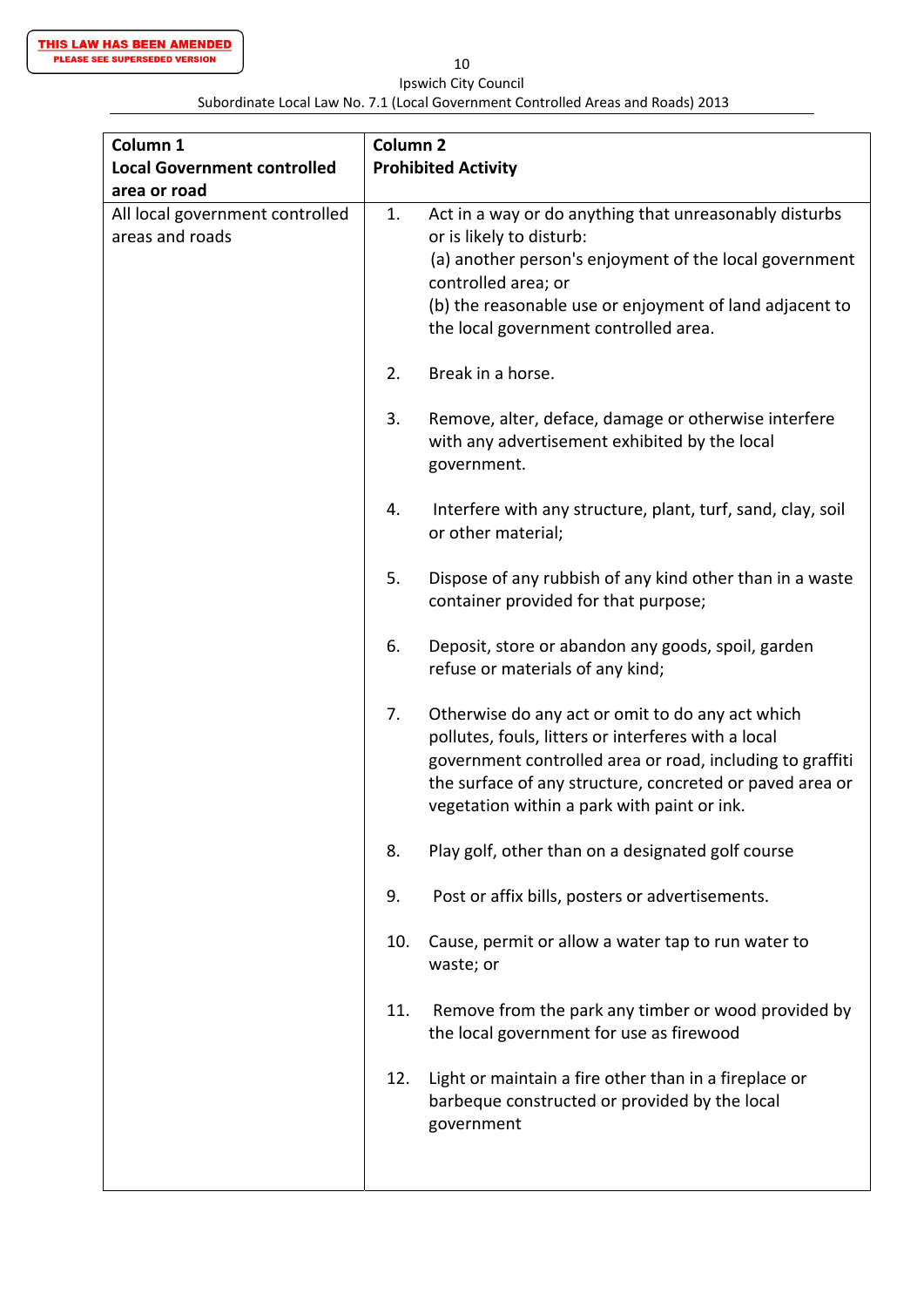# **Endnotes**

# **1 Index to Endnotes**

- 2 Date to which amendments incorporated
- 3 Key
- 4 Table of reprints
- 5 List of legislation
- 6 List of annotations

# **2 Date to which amendments incorporated**

This reprint includes all amendments that commenced operation on or before the

# **3 Key**

Key to abbreviations in list of legislation and annotations

## **Key Explanation**

amd = amended ch = chapter def = definition div = division hdg = heading ins = inserted om = omitted  $p = page$ pt = part renum = renumbered rep = repealed  $s =$  section sch = schedule sdiv = subdivision

# **4 Table of reprints**

A reprint is issued upon the commencement of an amending instrument. A reprint is given the date of commencement of the amending instrument. Table of reprints of this local law – no amendments

# **5 List of legislation**

**Original Local Law**

*Subordinate Local Law No.7.1 (Local Government Controlled Areas and Roads) 2013* date of gazettal 5 July 2013